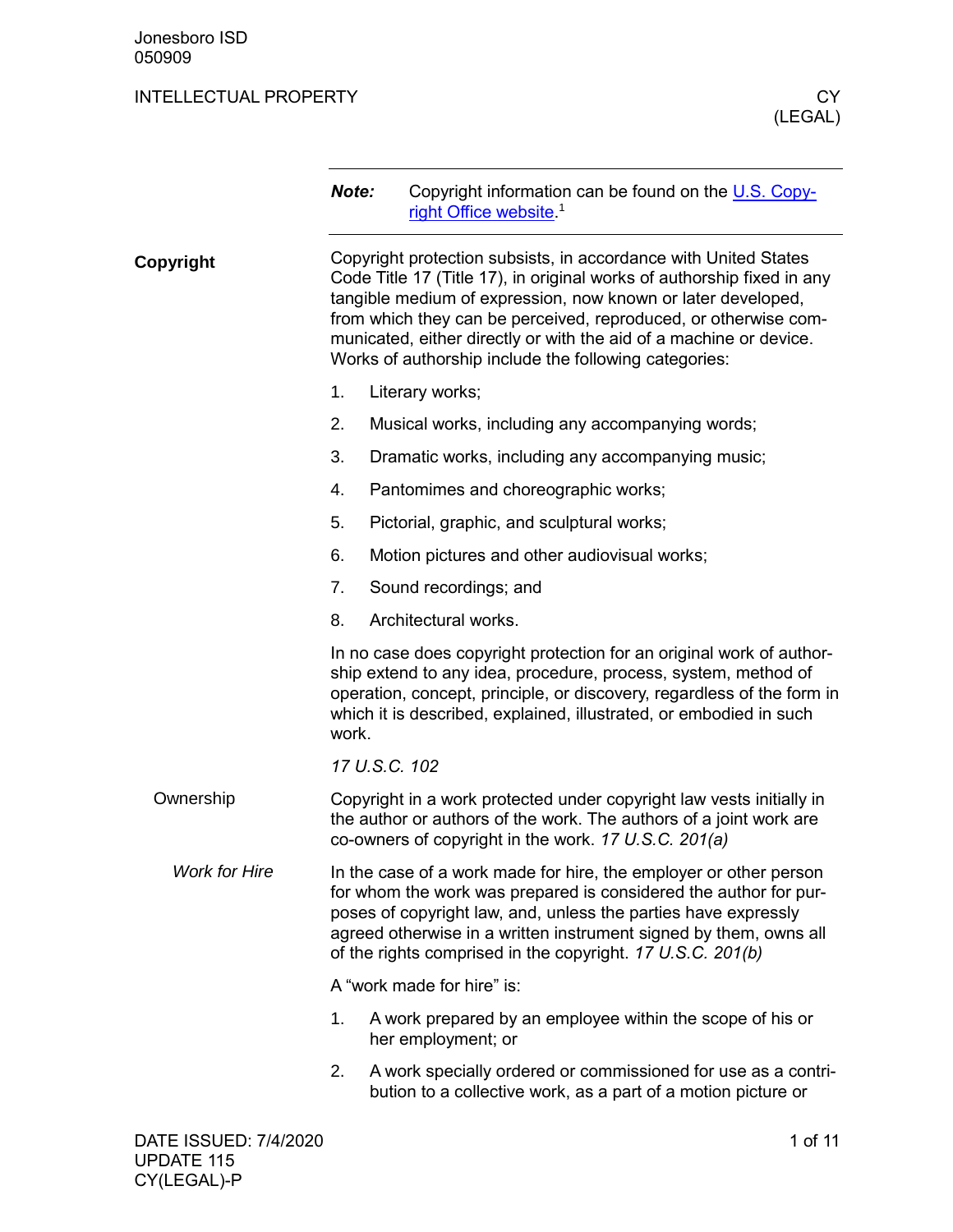|                           | other audiovisual work, as a translation, as a supplementary<br>work, as a compilation, as an instructional text, as a test, as<br>answer material for a test, or as an atlas, if the parties ex-<br>pressly agree in a written instrument signed by them that the<br>work shall be considered a work made for hire.                                                                                                                                                                                                                                                                                                            |  |  |
|---------------------------|---------------------------------------------------------------------------------------------------------------------------------------------------------------------------------------------------------------------------------------------------------------------------------------------------------------------------------------------------------------------------------------------------------------------------------------------------------------------------------------------------------------------------------------------------------------------------------------------------------------------------------|--|--|
|                           | A "supplementary work" is a work prepared for publication as a<br>secondary adjunct to a work by another author for the purpose of<br>introducing, concluding, illustrating, explaining, revising, comment-<br>ing upon, or assisting in the use of the other work, such as fore-<br>words, afterwards, pictorial illustrations, maps, charts, tables, edito-<br>rial notes, musical arrangements, answer material for tests,<br>bibliographies, appendixes, and indexes.                                                                                                                                                       |  |  |
|                           | An "instructional text" is a literary, pictorial, or graphic work pre-<br>pared for publication and with the purpose of use in systematic in-<br>structional activities.                                                                                                                                                                                                                                                                                                                                                                                                                                                        |  |  |
|                           | 17 U.S.C. 101                                                                                                                                                                                                                                                                                                                                                                                                                                                                                                                                                                                                                   |  |  |
| <b>Transfer</b>           | The ownership of a copyright may be transferred in whole or in part<br>by any means of conveyance or by operation of law, and may be<br>bequeathed by will or pass as personal property by the applicable<br>laws of intestate succession. Any of the exclusive rights comprised<br>in a copyright, including any subdivision of any of the rights speci-<br>fied by 17 U.S.C. 106, may be transferred and owned separately.<br>The owner of any particular exclusive right is entitled, to the extent<br>of that right, to all of the protection and remedies accorded to the<br>copyright owner. 17 U.S.C. 201(d)             |  |  |
| Copyright<br>Registration | At any time during the subsistence of the first term of copyright in<br>any published or unpublished work in which the copyright was se-<br>cured before January 1, 1978, and during the subsistence of any<br>copyright secured on or after that date, the owner of copyright or of<br>any exclusive right in the work may obtain registration of the copy-<br>right claim by delivering to the Copyright Office the deposit speci-<br>fied by 17 U.S.C. 408, together with the application and fee speci-<br>fied by 17 U.S.C. 409 and 708. Such registration is not a condition<br>of copyright protection. 17 U.S.C. 408(a) |  |  |
| <b>Exclusive Rights</b>   | Subject to 17 U.S.C. 107-122 (limitations on and scope of exclu-<br>sive rights), the owner of a copyright has the exclusive rights:                                                                                                                                                                                                                                                                                                                                                                                                                                                                                            |  |  |
|                           | To reproduce the copyrighted work in copies or phonorecords;<br>1.                                                                                                                                                                                                                                                                                                                                                                                                                                                                                                                                                              |  |  |
|                           | 2.<br>To prepare derivative works based upon the copyrighted<br>work;                                                                                                                                                                                                                                                                                                                                                                                                                                                                                                                                                           |  |  |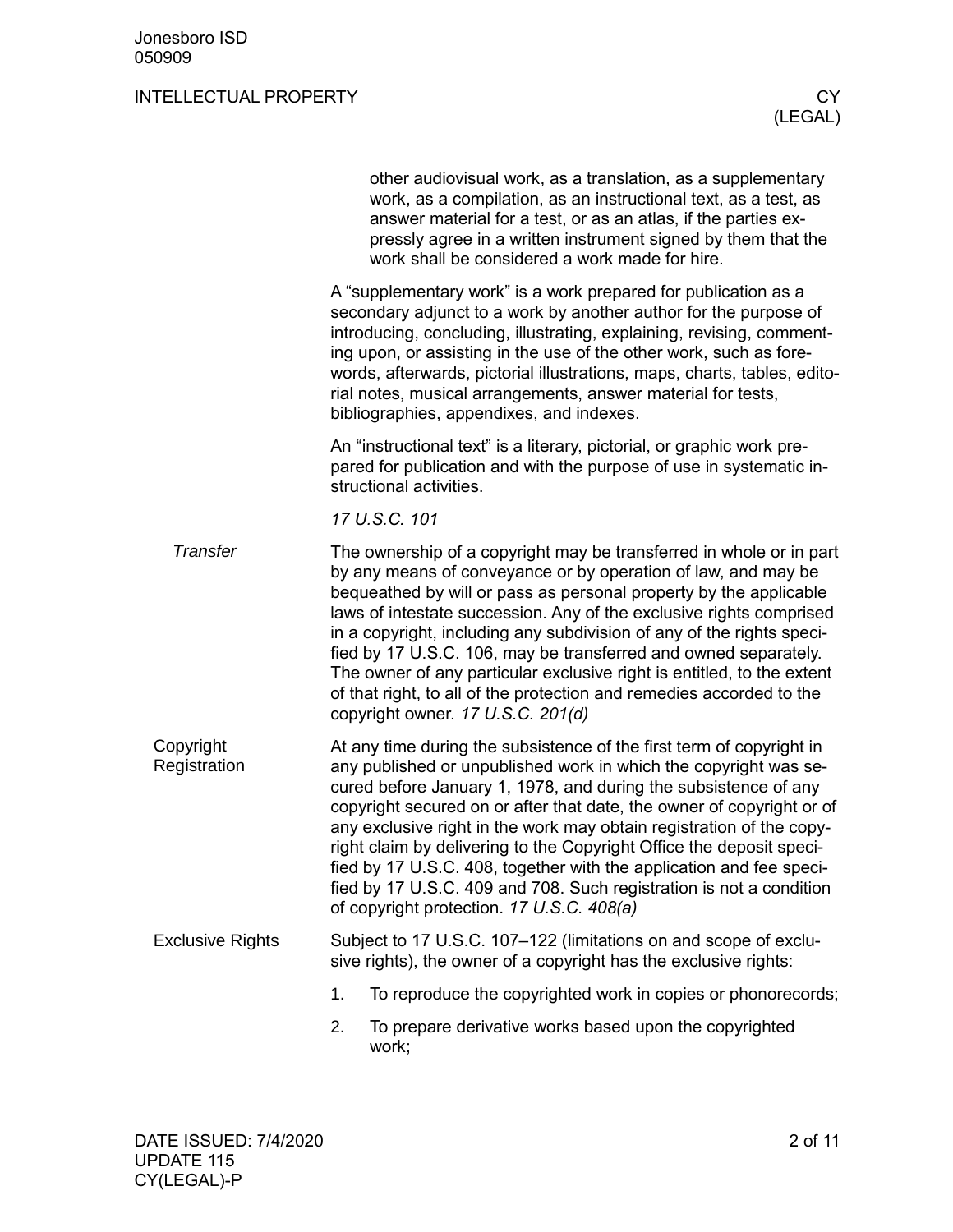|                              | 3.            | To distribute copies or phonorecords of the copyrighted work<br>to the public by sale or other transfer of ownership, or by<br>rental, lease, or lending;                                                                                                                                                                                                                                                                                                                                                                                                                                              |
|------------------------------|---------------|--------------------------------------------------------------------------------------------------------------------------------------------------------------------------------------------------------------------------------------------------------------------------------------------------------------------------------------------------------------------------------------------------------------------------------------------------------------------------------------------------------------------------------------------------------------------------------------------------------|
|                              | 4.            | In the case of literary, musical, dramatic, and choreographic<br>works, pantomimes, and motion pictures and other audiovis-<br>ual works, to perform the copyrighted work publicly;                                                                                                                                                                                                                                                                                                                                                                                                                    |
|                              | 5.            | In the case of literary, musical, dramatic, and choreographic<br>works, pantomimes, and pictorial, graphic, or sculptural<br>works, including the individual images of a motion picture or<br>other audiovisual work, to display the copyrighted work pub-<br>licly; and                                                                                                                                                                                                                                                                                                                               |
|                              | 6.            | In the case of sound recordings, to perform the copyrighted<br>work publicly by means of a digital audio transmission.                                                                                                                                                                                                                                                                                                                                                                                                                                                                                 |
|                              |               | 17 U.S.C. 106                                                                                                                                                                                                                                                                                                                                                                                                                                                                                                                                                                                          |
| Fair Use                     |               | Notwithstanding the provisions of 17 U.S.C. 106 above and 106A<br>(rights of authors of visual art works), the fair use of a copyrighted<br>work, including such use by reproduction in copies or<br>phonorecords or by any other means specified by that section, for<br>purposes such as criticism, comment, news reporting, teaching (in-<br>cluding multiple copies for classroom use), scholarship, or re-<br>search, is not an infringement of copyright. In determining whether<br>the use made of a work in any particular case is a fair use the fac-<br>tors to be considered shall include: |
|                              | 1.            | The purpose and character of the use, including whether such<br>use is of a commercial nature or for nonprofit educational pur-<br>poses.                                                                                                                                                                                                                                                                                                                                                                                                                                                              |
|                              | 2.            | The nature of the copyrighted work.                                                                                                                                                                                                                                                                                                                                                                                                                                                                                                                                                                    |
|                              | 3.            | The amount and substantiality of the portion used in relation<br>to the copyrighted work as a whole.                                                                                                                                                                                                                                                                                                                                                                                                                                                                                                   |
|                              | 4.            | The effect of the use upon the potential market for or value of<br>the copyrighted work.                                                                                                                                                                                                                                                                                                                                                                                                                                                                                                               |
|                              | 17 U.S.C. 107 |                                                                                                                                                                                                                                                                                                                                                                                                                                                                                                                                                                                                        |
| Performances<br>and Displays |               | Notwithstanding the provisions of 17 U.S.C. 106, certain perfor-<br>mances and displays set out in 17 U.S.C. 110 are not infringe-<br>ments of copyright, including performance or display of a work by<br>instructors or pupils in the course of face-to-face teaching activities<br>of a nonprofit educational institution, in a classroom or similar place<br>devoted to instruction, unless, in the case of a motion picture or<br>other audiovisual work, the performance, or the display of individ-<br>ual images, is given by means of a copy that was not lawfully made                       |
| DATE ISSUED: 7/4/2020        |               | 3 of 11                                                                                                                                                                                                                                                                                                                                                                                                                                                                                                                                                                                                |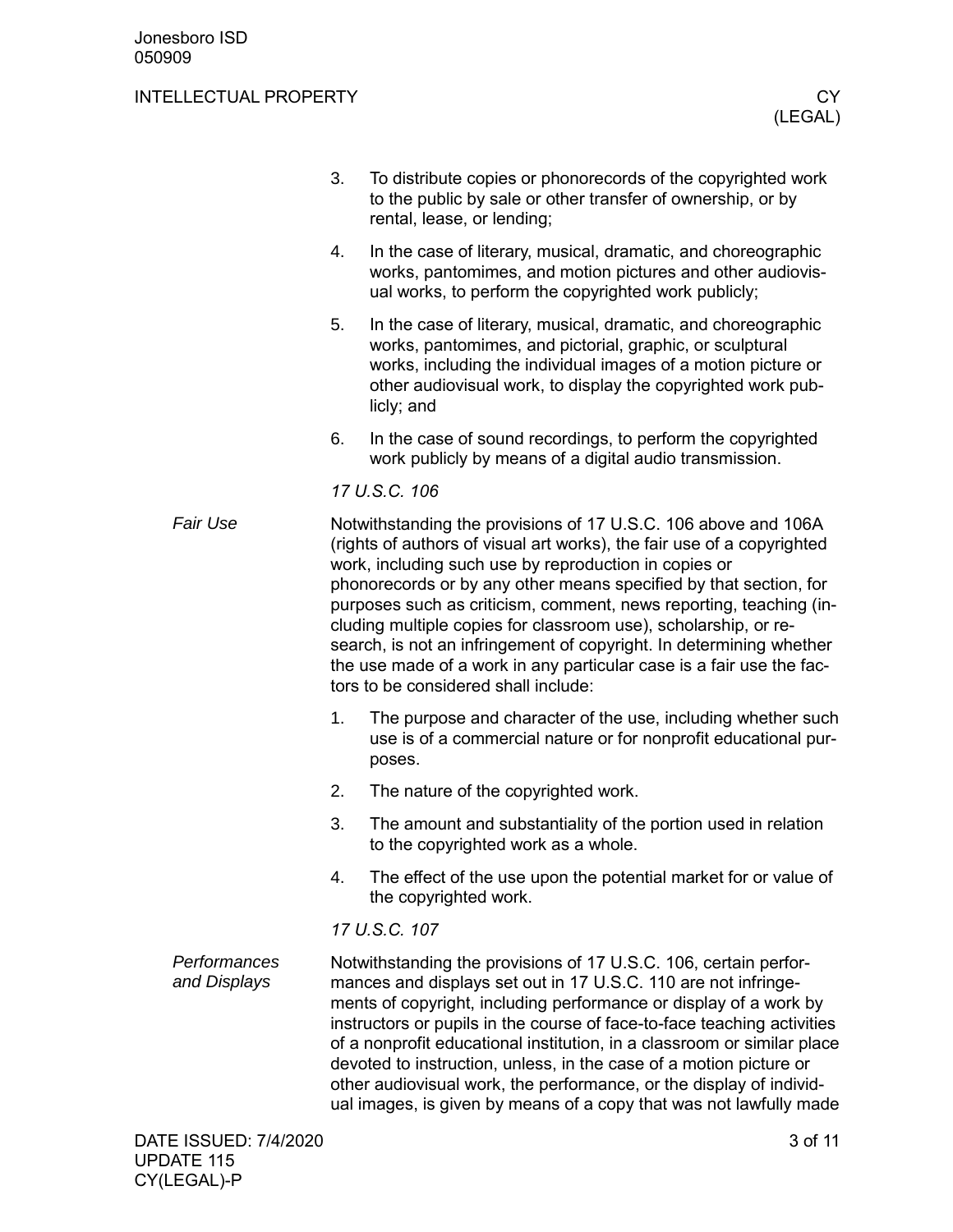| Jonesboro ISD<br>050909           |                                                                                                                                                                                                                                                                                                                                                                                                                                                                                                                                                                                                     |                                                                                                                                                                                                                                                                                                                                                                            |  |  |
|-----------------------------------|-----------------------------------------------------------------------------------------------------------------------------------------------------------------------------------------------------------------------------------------------------------------------------------------------------------------------------------------------------------------------------------------------------------------------------------------------------------------------------------------------------------------------------------------------------------------------------------------------------|----------------------------------------------------------------------------------------------------------------------------------------------------------------------------------------------------------------------------------------------------------------------------------------------------------------------------------------------------------------------------|--|--|
| <b>INTELLECTUAL PROPERTY</b>      |                                                                                                                                                                                                                                                                                                                                                                                                                                                                                                                                                                                                     | СY<br>(LEGAL)                                                                                                                                                                                                                                                                                                                                                              |  |  |
|                                   | 110(1)                                                                                                                                                                                                                                                                                                                                                                                                                                                                                                                                                                                              | under Title 17, and that the person responsible for the performance<br>knew or had reason to believe was not lawfully made. 17 U.S.C.                                                                                                                                                                                                                                      |  |  |
| Copyright<br>Infringement         | Anyone who violates any of the exclusive rights of the copyright<br>owner as provided by 17 U.S.C. 106 through 122 or of the author<br>as provided in 17 U.S.C. 106A(a), or who imports copies or<br>phonorecords into the United States in violation of 17 U.S.C. 602,<br>is an infringer of the copyright or right of the author. The legal or<br>beneficial owner of an exclusive right under a copyright is entitled,<br>subject to the requirements of 17 U.S.C. 411, to institute an action<br>for any infringement of that particular right committed while he or<br>she is the owner of it. |                                                                                                                                                                                                                                                                                                                                                                            |  |  |
|                                   |                                                                                                                                                                                                                                                                                                                                                                                                                                                                                                                                                                                                     | 17 U.S.C. 501(a)-(b)                                                                                                                                                                                                                                                                                                                                                       |  |  |
|                                   | Note:                                                                                                                                                                                                                                                                                                                                                                                                                                                                                                                                                                                               | For information on copyright issues and online distance<br>learning, see the TEACH Act, 17 U.S.C. 110(2) and<br>$112(f)$ .                                                                                                                                                                                                                                                 |  |  |
| Digital Millennium                |                                                                                                                                                                                                                                                                                                                                                                                                                                                                                                                                                                                                     | "Service provider" means:                                                                                                                                                                                                                                                                                                                                                  |  |  |
| Copyright Act<br>Service Provider | 1.                                                                                                                                                                                                                                                                                                                                                                                                                                                                                                                                                                                                  | As used in 17 U.S.C. 512(a) (item 1 at Limitation of Liability<br>below), an entity offering the transmission, routing, or provid-<br>ing of connections for digital online communications, between<br>or among points specified by a user, of material of the user's<br>choosing, without modification to the content of the material<br>as sent or received              |  |  |
|                                   | 2.                                                                                                                                                                                                                                                                                                                                                                                                                                                                                                                                                                                                  | As used in 17 U.S.C. 512, other than subsection (a), a pro-<br>vider of online services or network access, or the operator of<br>facilities therefor, and includes an entity described in item 1<br>above.                                                                                                                                                                 |  |  |
|                                   |                                                                                                                                                                                                                                                                                                                                                                                                                                                                                                                                                                                                     | 17 U.S.C. 512(k)                                                                                                                                                                                                                                                                                                                                                           |  |  |
| Limitation of<br>Liability        |                                                                                                                                                                                                                                                                                                                                                                                                                                                                                                                                                                                                     | A service provider shall not be liable for monetary relief or, except<br>as provided in 17 U.S.C. 512(j), for injunctive or other equitable re-<br>lief, for infringement of copyright by reason of:                                                                                                                                                                       |  |  |
|                                   | 1.                                                                                                                                                                                                                                                                                                                                                                                                                                                                                                                                                                                                  | The provider's transmitting, routing, or providing connections<br>for material through a system or network controlled or oper-<br>ated by or for the service provider, or by reason of the inter-<br>mediate and transient storage of that material in the course of<br>such transmitting, routing, or providing connections, if<br>17 U.S.C. 512(a)(1)–(5) are satisfied. |  |  |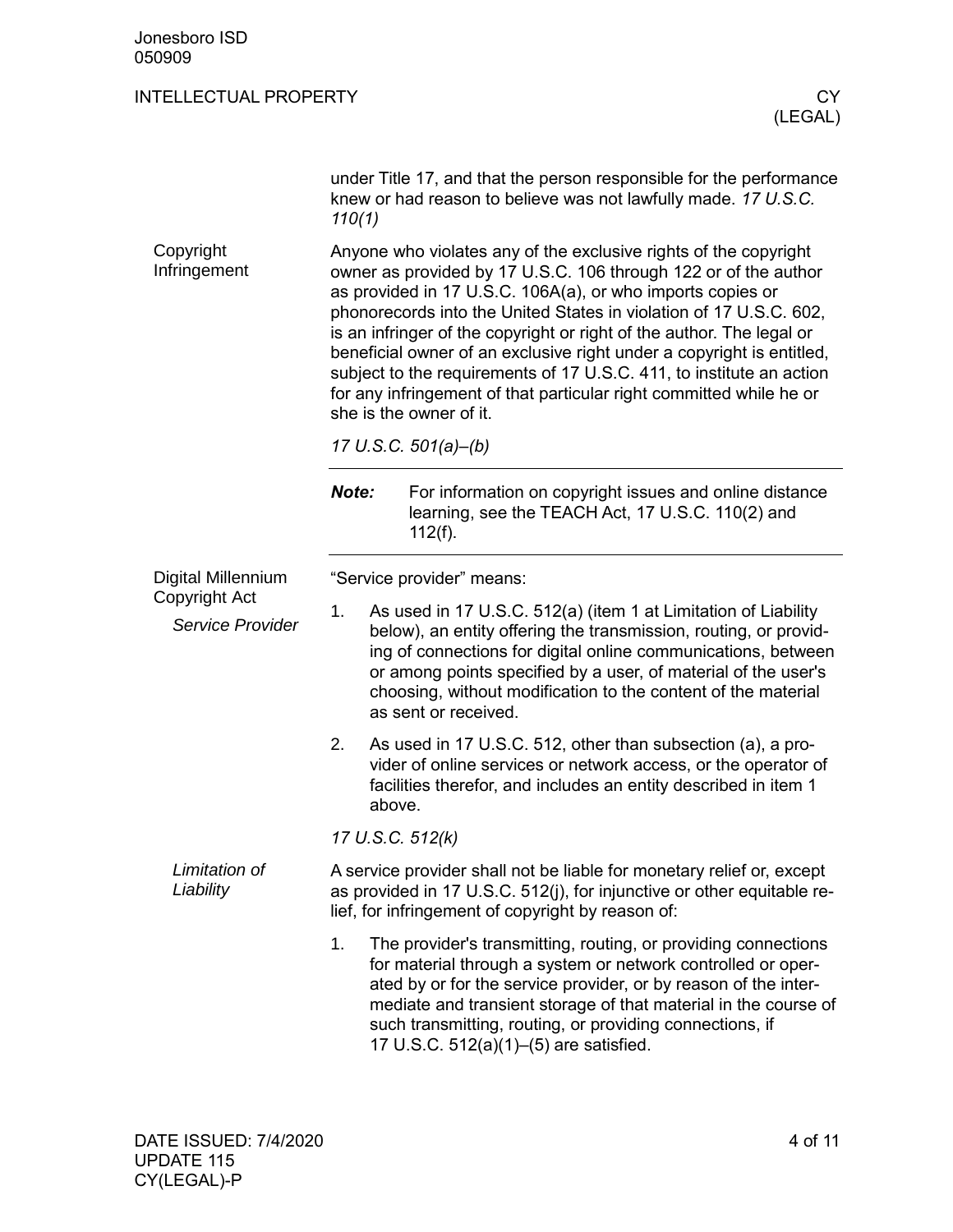- 2. The intermediate and temporary storage of material on a system or network controlled or operated by or for the service provider in a case in which:
	- a. The material is made available online by a person other than the service provider;
	- b. The material is transmitted from the person described above through the system or network to a person other than the person described above at the direction of that other person; and
	- c. The storage is carried out through an automatic technical process for the purpose of making the material available to users of the system or network who, after the material is transmitted as described in item b, request access to the material from the person described in item a, if the conditions set forth in 17 U.S.C. 512(b)(2) are met.
- 3. The storage at the direction of a user of material that resides on a system or network controlled or operated by or for the service provider, if the service provider:
	- a. Does not have actual knowledge that the material or an activity using the material on the system or network is infringing; in the absence of such actual knowledge, is not aware of facts or circumstances from which infringing activity is apparent; or upon obtaining such knowledge or awareness, acts expeditiously to remove, or disable access to, the material;
	- b. Does not receive a financial benefit directly attributable to the infringing activity, in a case in which the service provider has the right and ability to control such activity; and
	- c. Upon notification of claimed infringement as described at Notification below responds expeditiously to remove, or disable access to, the material that is claimed to be infringing or to be the subject of infringing activity.
- 4. The provider referring or linking users to an online location containing infringing material or infringing activity, by using information location tools, including a directory, index, reference, pointer, or hypertext link, if the service provider:
	- a. Does not have actual knowledge that the material or activity is infringing; in the absence of such actual knowledge, is not aware of facts or circumstances from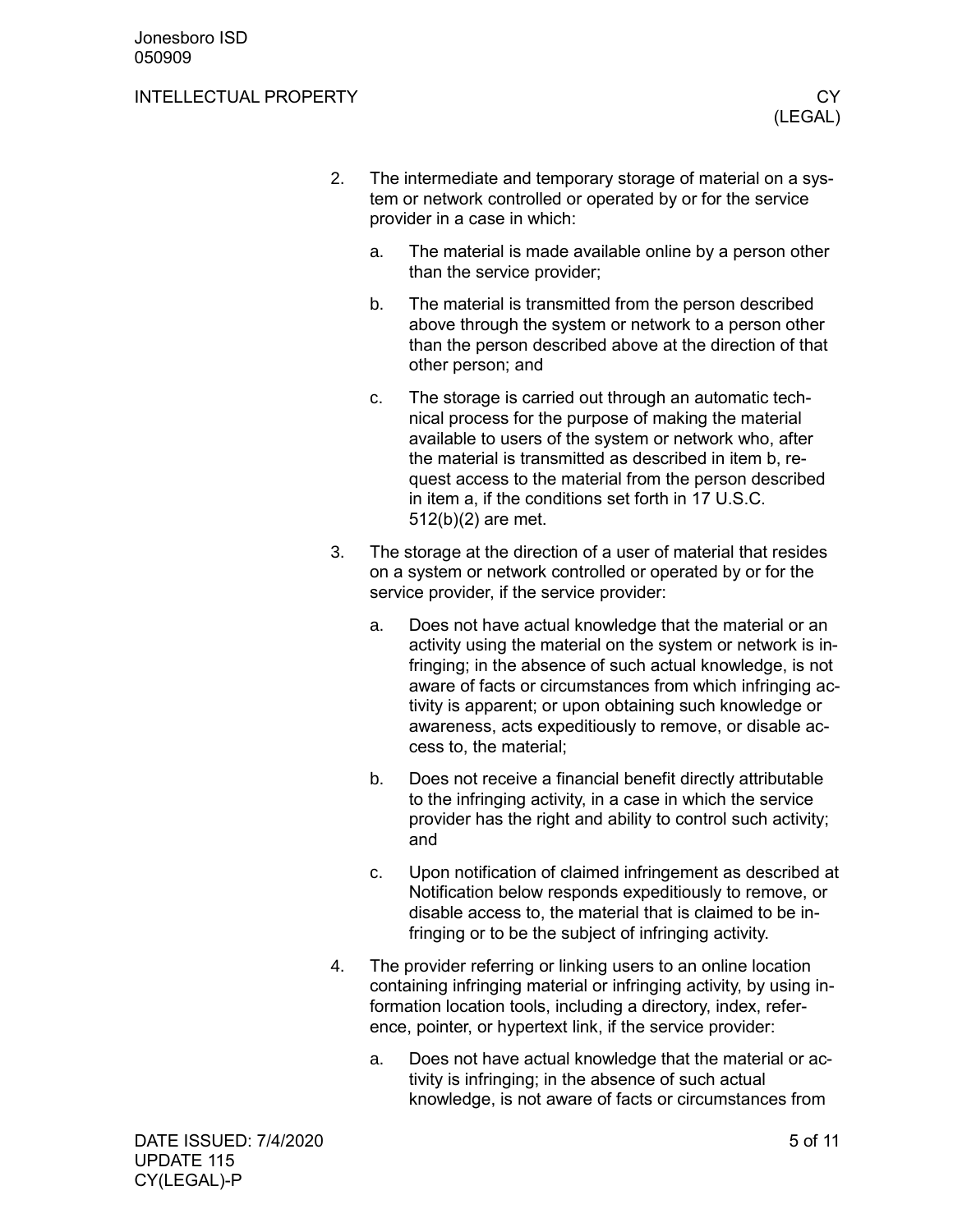|                     |                                                                                                                                                                                                                                                                                                                                                                                                                                                                                           | which infringing activity is apparent; or upon obtaining<br>such knowledge or awareness, acts expeditiously to re-<br>move, or disable access to, the material;                                                                                                                                                                                                                                                                                                                                                                                                                                                                                         |  |
|---------------------|-------------------------------------------------------------------------------------------------------------------------------------------------------------------------------------------------------------------------------------------------------------------------------------------------------------------------------------------------------------------------------------------------------------------------------------------------------------------------------------------|---------------------------------------------------------------------------------------------------------------------------------------------------------------------------------------------------------------------------------------------------------------------------------------------------------------------------------------------------------------------------------------------------------------------------------------------------------------------------------------------------------------------------------------------------------------------------------------------------------------------------------------------------------|--|
|                     | b.                                                                                                                                                                                                                                                                                                                                                                                                                                                                                        | Does not receive a financial benefit directly attributable<br>to the infringing activity, in a case in which the service<br>provider has the right and ability to control such activity;<br>and                                                                                                                                                                                                                                                                                                                                                                                                                                                         |  |
|                     | c.                                                                                                                                                                                                                                                                                                                                                                                                                                                                                        | Upon notification of claimed infringement as described at<br>Notification, below, responds expeditiously to remove, or<br>disable access to, the material that is claimed to be in-<br>fringing or to be the subject of infringing activity, except<br>that, for purposes of this provision, the information de-<br>scribed in item 3 at Notification, below, shall be identifi-<br>cation of the reference or link, to material or activity<br>claimed to be infringing, that is to be removed or access<br>to which is to be disabled, and information reasonably<br>sufficient to permit the service provider to locate that ref-<br>erence or link. |  |
|                     |                                                                                                                                                                                                                                                                                                                                                                                                                                                                                           | 17 U.S.C. 512(a)-(d)                                                                                                                                                                                                                                                                                                                                                                                                                                                                                                                                                                                                                                    |  |
| Designated<br>Agent | The limitations on liability established in item 3 at Limitation of Lia-<br>bility, above, apply to a service provider only if the service provider<br>has designated an agent to receive notifications of claimed in-<br>fringement described at Notification, below, by making available<br>through its service, including on its website in a location accessible<br>to the public, and by providing to the Copyright Office (the Office),<br>substantially the following information: |                                                                                                                                                                                                                                                                                                                                                                                                                                                                                                                                                                                                                                                         |  |
|                     | 1.                                                                                                                                                                                                                                                                                                                                                                                                                                                                                        | The name, address, phone number, and electronic mail ad-<br>dress of the agent.                                                                                                                                                                                                                                                                                                                                                                                                                                                                                                                                                                         |  |
|                     | 2.                                                                                                                                                                                                                                                                                                                                                                                                                                                                                        | Other contact information which the Register of Copyrights<br>may deem appropriate.                                                                                                                                                                                                                                                                                                                                                                                                                                                                                                                                                                     |  |
|                     |                                                                                                                                                                                                                                                                                                                                                                                                                                                                                           | 17 U.S.C. 512(c)(2); 37 C.F.R. 201.38                                                                                                                                                                                                                                                                                                                                                                                                                                                                                                                                                                                                                   |  |
|                     |                                                                                                                                                                                                                                                                                                                                                                                                                                                                                           | The Register of Copyrights shall maintain a current directory of<br>agents available to the public for inspection, including through the<br>internet, and may require payment of a fee by service providers to<br>cover the costs of maintaining the directory. 17 U.S.C. 512(c)(2)                                                                                                                                                                                                                                                                                                                                                                     |  |
| Amendment           |                                                                                                                                                                                                                                                                                                                                                                                                                                                                                           | All service providers must ensure the currency and accuracy of the<br>information contained in designations submitted to the Office by<br>timely updating information when it has changed. A service pro-<br>vider may amend a designation previously registered with the Of-<br>fice at any time to correct or update information.                                                                                                                                                                                                                                                                                                                     |  |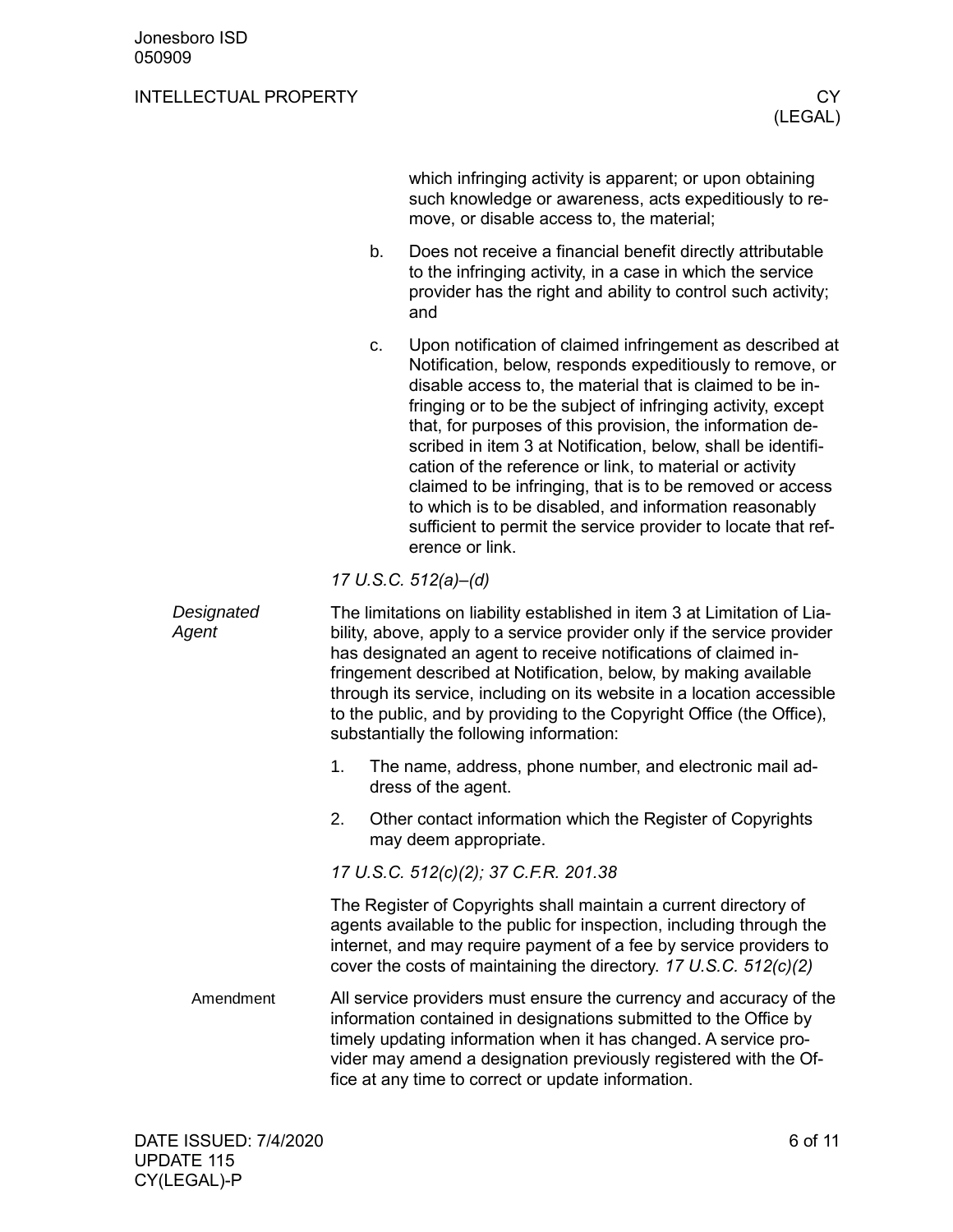| Renewal                            | A service provider's designation will expire and become invalid<br>three years after it is registered with the Office, unless the service<br>provider renews such designation by either amending it to correct<br>or update information or resubmitting it without amendment. Either<br>amending or resubmitting a designation, as appropriate, begins a<br>new three-year period before such designation must be renewed. |  |  |  |  |
|------------------------------------|----------------------------------------------------------------------------------------------------------------------------------------------------------------------------------------------------------------------------------------------------------------------------------------------------------------------------------------------------------------------------------------------------------------------------|--|--|--|--|
|                                    | 37 C.F.R. 201.38(c)(3)-(4)                                                                                                                                                                                                                                                                                                                                                                                                 |  |  |  |  |
| Notification                       | To be effective, a notification of claimed infringement must be a<br>written communication provided to the designated agent of a ser-<br>vice provider that includes substantially the following:                                                                                                                                                                                                                          |  |  |  |  |
|                                    | 1.<br>A physical or electronic signature of a person authorized to<br>act on behalf of the owner of an exclusive right that is alleg-<br>edly infringed.                                                                                                                                                                                                                                                                   |  |  |  |  |
|                                    | 2.<br>Identification of the copyrighted work claimed to have been in-<br>fringed, or, if multiple copyrighted works at a single online site<br>are covered by a single notification, a representative list of<br>such works at that site.                                                                                                                                                                                  |  |  |  |  |
|                                    | 3.<br>Identification of the material that is claimed to be infringing or<br>to be the subject of infringing activity and that is to be re-<br>moved or access to which is to be disabled, and information<br>reasonably sufficient to permit the service provider to locate<br>the material.                                                                                                                               |  |  |  |  |
|                                    | 4.<br>Information reasonably sufficient to permit the service pro-<br>vider to contact the complaining party, such as an address,<br>telephone number, and, if available, an electronic mail ad-<br>dress at which the complaining party may be contacted.                                                                                                                                                                 |  |  |  |  |
|                                    | 5.<br>A statement that the complaining party has a good faith belief<br>that use of the material in the manner complained of is not au-<br>thorized by the copyright owner, its agent, or the law.                                                                                                                                                                                                                         |  |  |  |  |
|                                    | A statement that the information in the notification is accurate,<br>6.<br>and under penalty of perjury, that the complaining party is au-<br>thorized to act on behalf of the owner of an exclusive right<br>that is allegedly infringed.                                                                                                                                                                                 |  |  |  |  |
|                                    | 17 U.S.C. 512(c)(3)                                                                                                                                                                                                                                                                                                                                                                                                        |  |  |  |  |
| Disabling or<br>Removing<br>Access | Subject to the exceptions below, a service provider shall not be lia-<br>ble to any person for any claim based on the service provider's<br>good faith disabling of access to, or removal of, material or activity<br>claimed to be infringing or based on facts or circumstances from<br>which infringing activity is apparent, regardless of whether the ma-                                                             |  |  |  |  |

terial or activity is ultimately determined to be infringing.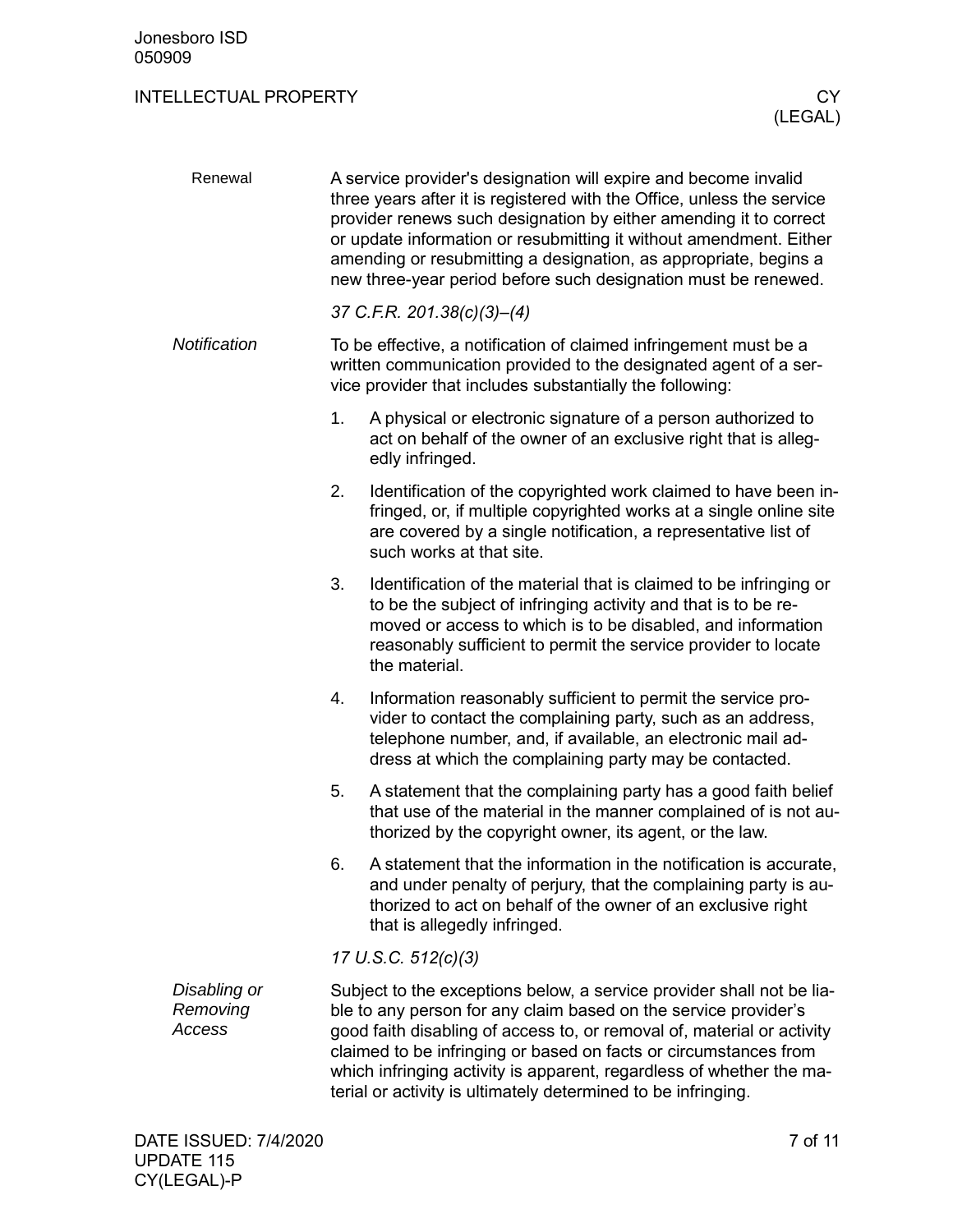| Exceptions                        | The provision above shall not apply with respect to material resid-<br>ing at the direction of a subscriber of the service provider on a sys-<br>tem or network controlled or operated by or for the service provider<br>that is removed, or to which access is disabled by the service pro-<br>vider, pursuant to a notice provided under item 3c at Limitation of<br>Liability, unless the service provider: |                                                                                                                                                                                                                                                                                                                                                |                                                                                                                                                                                                                                                                                                                                                                                                                                                                                                        |  |
|-----------------------------------|----------------------------------------------------------------------------------------------------------------------------------------------------------------------------------------------------------------------------------------------------------------------------------------------------------------------------------------------------------------------------------------------------------------|------------------------------------------------------------------------------------------------------------------------------------------------------------------------------------------------------------------------------------------------------------------------------------------------------------------------------------------------|--------------------------------------------------------------------------------------------------------------------------------------------------------------------------------------------------------------------------------------------------------------------------------------------------------------------------------------------------------------------------------------------------------------------------------------------------------------------------------------------------------|--|
|                                   | 1.                                                                                                                                                                                                                                                                                                                                                                                                             |                                                                                                                                                                                                                                                                                                                                                | Takes reasonable steps promptly to notify the subscriber that<br>it has removed or disabled access to the material;                                                                                                                                                                                                                                                                                                                                                                                    |  |
|                                   | 2.                                                                                                                                                                                                                                                                                                                                                                                                             |                                                                                                                                                                                                                                                                                                                                                | Upon receipt of a counter notification described in 17 U.S.C.<br>$512(g)(3)$ , promptly provides the person who provided the no-<br>tification under item 3c with a copy of the counter notification,<br>and informs that person that it will replace the removed mate-<br>rial or cease disabling access to it in ten business days; and                                                                                                                                                              |  |
|                                   | 3.                                                                                                                                                                                                                                                                                                                                                                                                             |                                                                                                                                                                                                                                                                                                                                                | Replaces the removed material and ceases disabling access<br>to it not less than ten, nor more than 14, business days follow-<br>ing receipt of the counter notice, unless its designated agent<br>first receives notice from the person who submitted the notifi-<br>cation under item 3c that such person has filed an action<br>seeking a court order to restrain the subscriber from engaging<br>in infringing activity relating to the material on the service pro-<br>vider's system or network. |  |
|                                   | 17 U.S.C. 512(g)                                                                                                                                                                                                                                                                                                                                                                                               |                                                                                                                                                                                                                                                                                                                                                |                                                                                                                                                                                                                                                                                                                                                                                                                                                                                                        |  |
| Eligibility for<br>Limitations on | The limitations on liability established by 17 U.S.C. 512 shall apply<br>to a service provider only if the service provider:                                                                                                                                                                                                                                                                                   |                                                                                                                                                                                                                                                                                                                                                |                                                                                                                                                                                                                                                                                                                                                                                                                                                                                                        |  |
| Liability                         | 1.                                                                                                                                                                                                                                                                                                                                                                                                             | Has adopted and reasonably implemented, and informs sub-<br>scribers and account holders of the service provider's system<br>or network of, a policy that provides for the termination in ap-<br>propriate circumstances of subscribers and account holders<br>of the service provider's system or network who are repeat in-<br>fringers; and |                                                                                                                                                                                                                                                                                                                                                                                                                                                                                                        |  |
|                                   | 2.                                                                                                                                                                                                                                                                                                                                                                                                             |                                                                                                                                                                                                                                                                                                                                                | Accommodates and does not interfere with standard technical<br>measures. The term "standard technical measures" means<br>technical measures that are used by copyright owners to<br>identify or protect copyrighted works and:                                                                                                                                                                                                                                                                         |  |
|                                   |                                                                                                                                                                                                                                                                                                                                                                                                                | a.                                                                                                                                                                                                                                                                                                                                             | Have been developed pursuant to a broad consensus of<br>copyright owners and service providers in an open, fair,<br>voluntary, multi-industry standards process;                                                                                                                                                                                                                                                                                                                                       |  |
|                                   |                                                                                                                                                                                                                                                                                                                                                                                                                | b.                                                                                                                                                                                                                                                                                                                                             | Are available to any person on reasonable and nondis-<br>criminatory terms; and                                                                                                                                                                                                                                                                                                                                                                                                                        |  |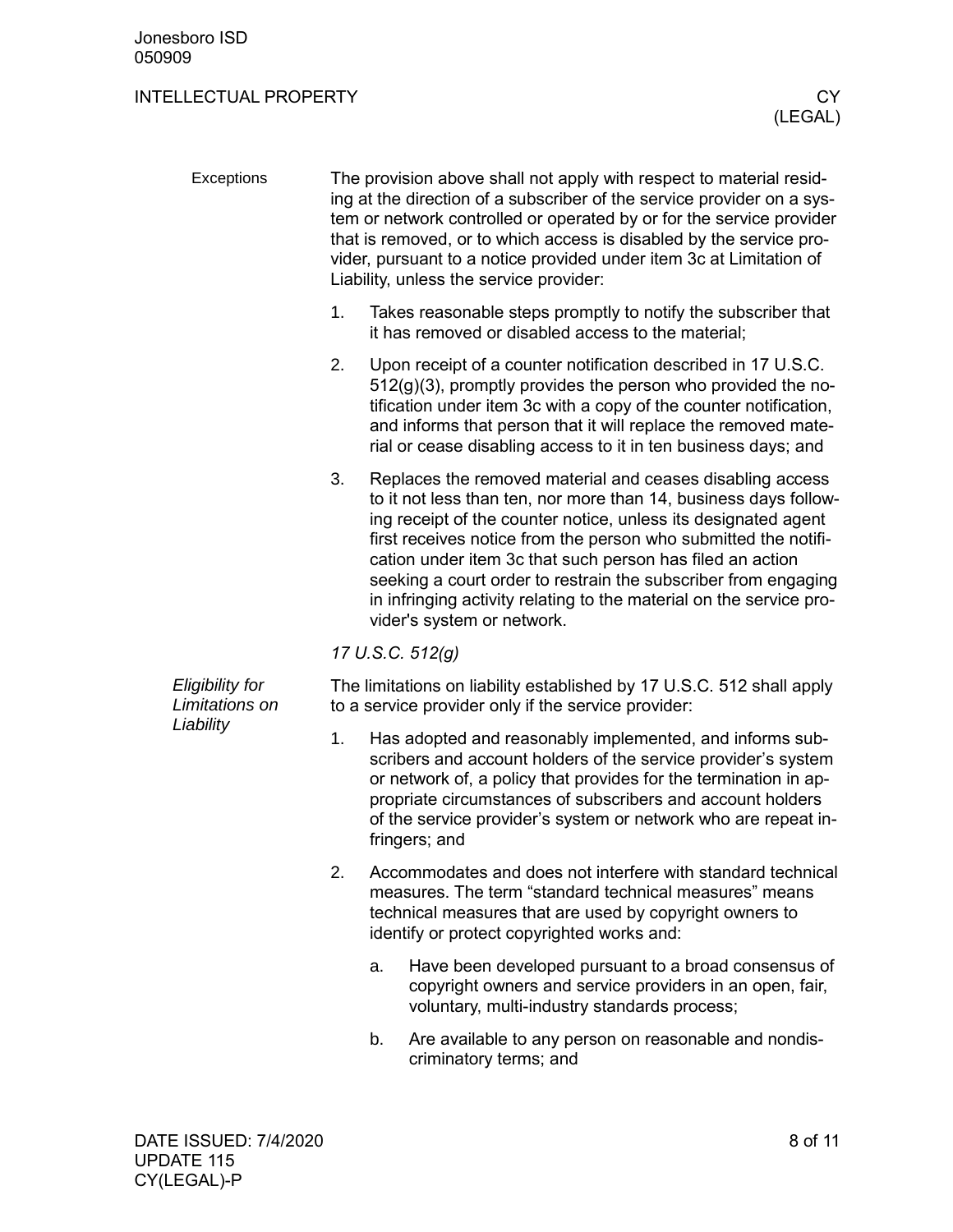# INTELLECTUAL PROPERTY EXAMPLE THE CYCLE INTELLECTUAL PROPERTY

|                                  | c.               | Do not impose substantial costs on service providers or<br>substantial burdens on their systems or networks.                                                                                                                                                                                                                                                                                                                                                                                                                                                                                                                                                                                 |
|----------------------------------|------------------|----------------------------------------------------------------------------------------------------------------------------------------------------------------------------------------------------------------------------------------------------------------------------------------------------------------------------------------------------------------------------------------------------------------------------------------------------------------------------------------------------------------------------------------------------------------------------------------------------------------------------------------------------------------------------------------------|
|                                  | 17 U.S.C. 512(i) |                                                                                                                                                                                                                                                                                                                                                                                                                                                                                                                                                                                                                                                                                              |
|                                  | Note:            | Trademark information can be found on the U.S. Patent<br>and Trademark Office (USPTO) website <sup>2</sup>                                                                                                                                                                                                                                                                                                                                                                                                                                                                                                                                                                                   |
| <b>Trademark</b>                 |                  | The term "trademark" includes any word, name, symbol, or device,<br>or any combination thereof, used by a person or which a person<br>has a bona fide intention to use in commerce and applies to regis-<br>ter on the principal register established by United States Code Title<br>15, Chapter 22 to identify and distinguish his or her goods, includ-<br>ing a unique product, from those manufactured or sold by others<br>and to indicate the source of the goods, even if that source is un-<br>known. 15 U.S.C. 1127                                                                                                                                                                 |
| <b>Trademark</b><br>Registration |                  | The owner of a trademark used in commerce may request registra-<br>tion of its trademark on the principal register by paying the pre-<br>scribed fee and filing in the USPTO an application and a verified<br>statement, in such form as may be prescribed by the director of the<br>USPTO, and such number of specimens or facsimiles of the mark<br>as used as may be required by the director. 15 U.S.C. 1051(a)                                                                                                                                                                                                                                                                          |
| <b>Duration</b>                  |                  | Each registration shall remain in force for ten years, except that the<br>registration of any mark shall be canceled by the director unless<br>the owner of the registration files in the USPTO affidavits that meet<br>the requirements of 15 U.S.C. 1058(b) within the time periods<br>specified in 15 U.S.C. 1058(a). 15 U.S.C. 1058                                                                                                                                                                                                                                                                                                                                                      |
| Renewal                          |                  | Subject to 15 U.S.C. 1058 above, each registration may be re-<br>newed for periods of ten years at the end of each successive ten-<br>year period following the date of registration upon payment of the<br>prescribed fee and the filing of a written application, in such form<br>as may be prescribed by the director. Such application may be<br>made at any time within one year before the end of each succes-<br>sive ten-year period for which the registration was issued or re-<br>newed, or it may be made within a grace period of six months after<br>the end of each successive ten-year period, upon payment of a fee<br>and surcharge prescribed therefor. 15 U.S.C. 1059(a) |
| Assignment of Mark               |                  | A registered mark or a mark for which an application to register has<br>been filed shall be assignable with the good will of the business in<br>which the mark is used, or with that part of the good will of the<br>business connected with the use of and symbolized by the mark.<br>15 U.S.C. 1060(a)(1)                                                                                                                                                                                                                                                                                                                                                                                  |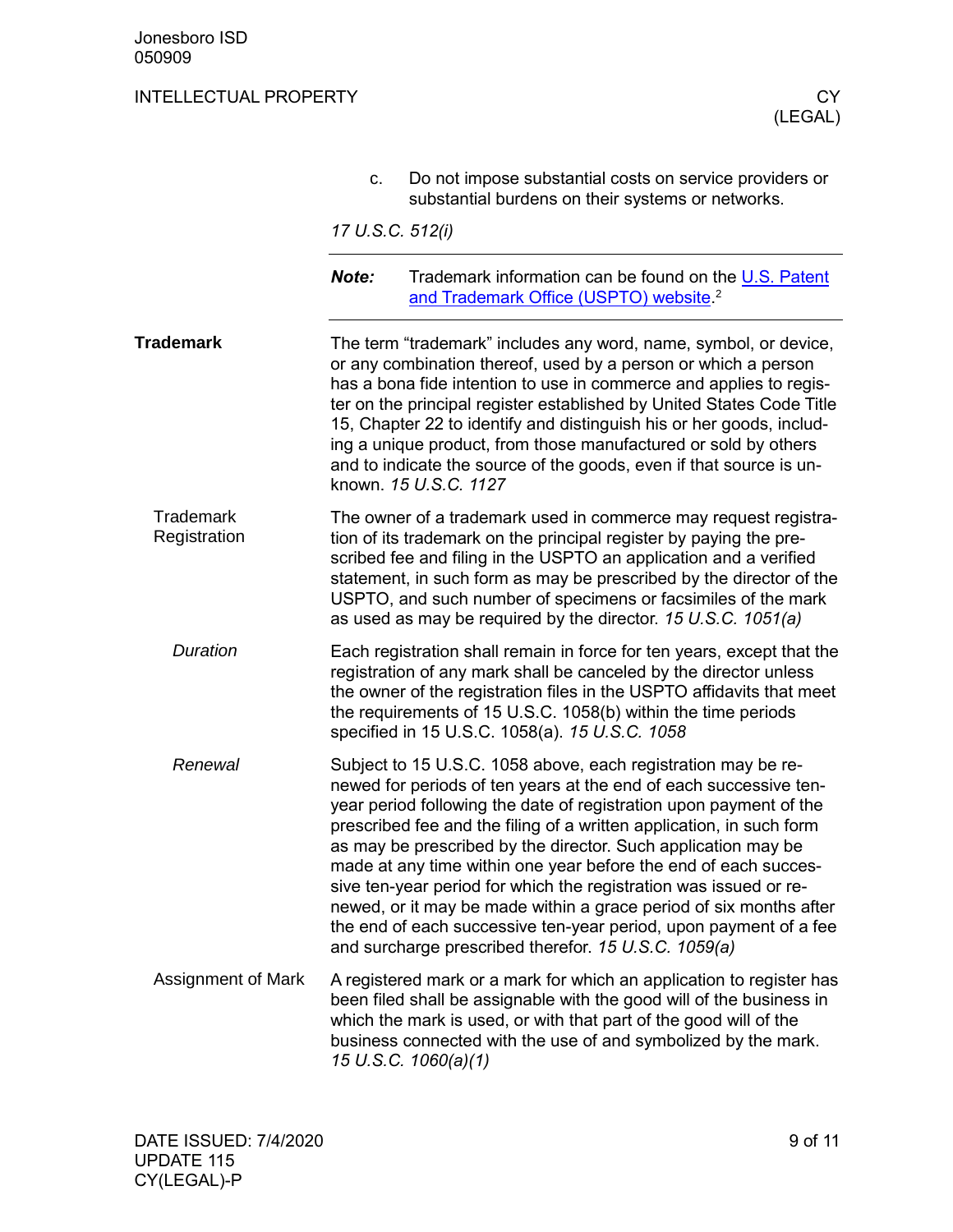CY(LEGAL)-P

| <b>Trademark</b><br>Infringement           | Any person shall be liable in a civil action by the registrant for the<br>remedies provided in 15 U.S.C. 1114 if the person, without the con-<br>sent of the registrant:                                                                                |                                                                                                                                                                                                                                                                                                                                                                                                                                                                                                           |          |  |  |
|--------------------------------------------|---------------------------------------------------------------------------------------------------------------------------------------------------------------------------------------------------------------------------------------------------------|-----------------------------------------------------------------------------------------------------------------------------------------------------------------------------------------------------------------------------------------------------------------------------------------------------------------------------------------------------------------------------------------------------------------------------------------------------------------------------------------------------------|----------|--|--|
|                                            | 1.                                                                                                                                                                                                                                                      | Uses in commerce any reproduction, counterfeit, copy, or col-<br>orable imitation of a registered mark in connection with the<br>sale, offering for sale, distribution, or advertising of any goods<br>or services on or in connection with which such use is likely to<br>cause confusion, or to cause mistake, or to deceive; or                                                                                                                                                                        |          |  |  |
|                                            | 2.                                                                                                                                                                                                                                                      | Reproduces, counterfeits, copies or colorably imitates a regis-<br>tered mark and applies such reproduction, counterfeit, copy or<br>colorable imitation to labels, signs, prints, packages, wrap-<br>pers, receptacles or advertisements intended to be used in<br>commerce upon or in connection with the sale, offering for<br>sale, distribution, or advertising of goods or services on or in<br>connection with which such use is likely to cause confusion,<br>or to cause mistake, or to deceive. |          |  |  |
|                                            | Under item 2 above, the registrant shall not be entitled to recover<br>profits or damages unless the acts have been committed with<br>knowledge that such imitation is intended to be used to cause con-<br>fusion, or to cause mistake, or to deceive. |                                                                                                                                                                                                                                                                                                                                                                                                                                                                                                           |          |  |  |
|                                            | 15 U.S.C. 1114(1)                                                                                                                                                                                                                                       |                                                                                                                                                                                                                                                                                                                                                                                                                                                                                                           |          |  |  |
|                                            | Note:                                                                                                                                                                                                                                                   | Patent information can be found on the U.S. Patent and<br>Trademark Office (USPTO) website. <sup>3</sup>                                                                                                                                                                                                                                                                                                                                                                                                  |          |  |  |
| <b>Patent</b>                              | 101                                                                                                                                                                                                                                                     | Whoever invents or discovers any new and useful process, ma-<br>chine, manufacture, or composition of matter, or any new and use-<br>ful improvement, may obtain a patent, subject to the conditions and<br>requirements of United States Code Title 35 (Title 35). 35 U.S.C.                                                                                                                                                                                                                             |          |  |  |
| Assignment of<br>Patent                    | U.S.C. 261                                                                                                                                                                                                                                              | Applications for patent, patents, or any interest therein, shall be as-<br>signable in law by an instrument in writing. The applicant, patentee,<br>or his assigns or legal representatives may in like manner grant<br>and convey an exclusive right under his application for patent, or<br>patents, to the whole or any specified part of the United States. 35                                                                                                                                        |          |  |  |
| Patent Infringement                        |                                                                                                                                                                                                                                                         | Except as otherwise provided in Title 35, whoever without authority<br>makes, uses, offers to sell, or sells any patented invention, within<br>the United States, or imports into the United States any patented<br>invention during the term of the patent, infringes the patent.                                                                                                                                                                                                                        |          |  |  |
|                                            | as an infringer.                                                                                                                                                                                                                                        | Whoever actively induces infringement of a patent shall be liable                                                                                                                                                                                                                                                                                                                                                                                                                                         |          |  |  |
| DATE ISSUED: 7/4/2020<br><b>UPDATE 115</b> |                                                                                                                                                                                                                                                         |                                                                                                                                                                                                                                                                                                                                                                                                                                                                                                           | 10 of 11 |  |  |